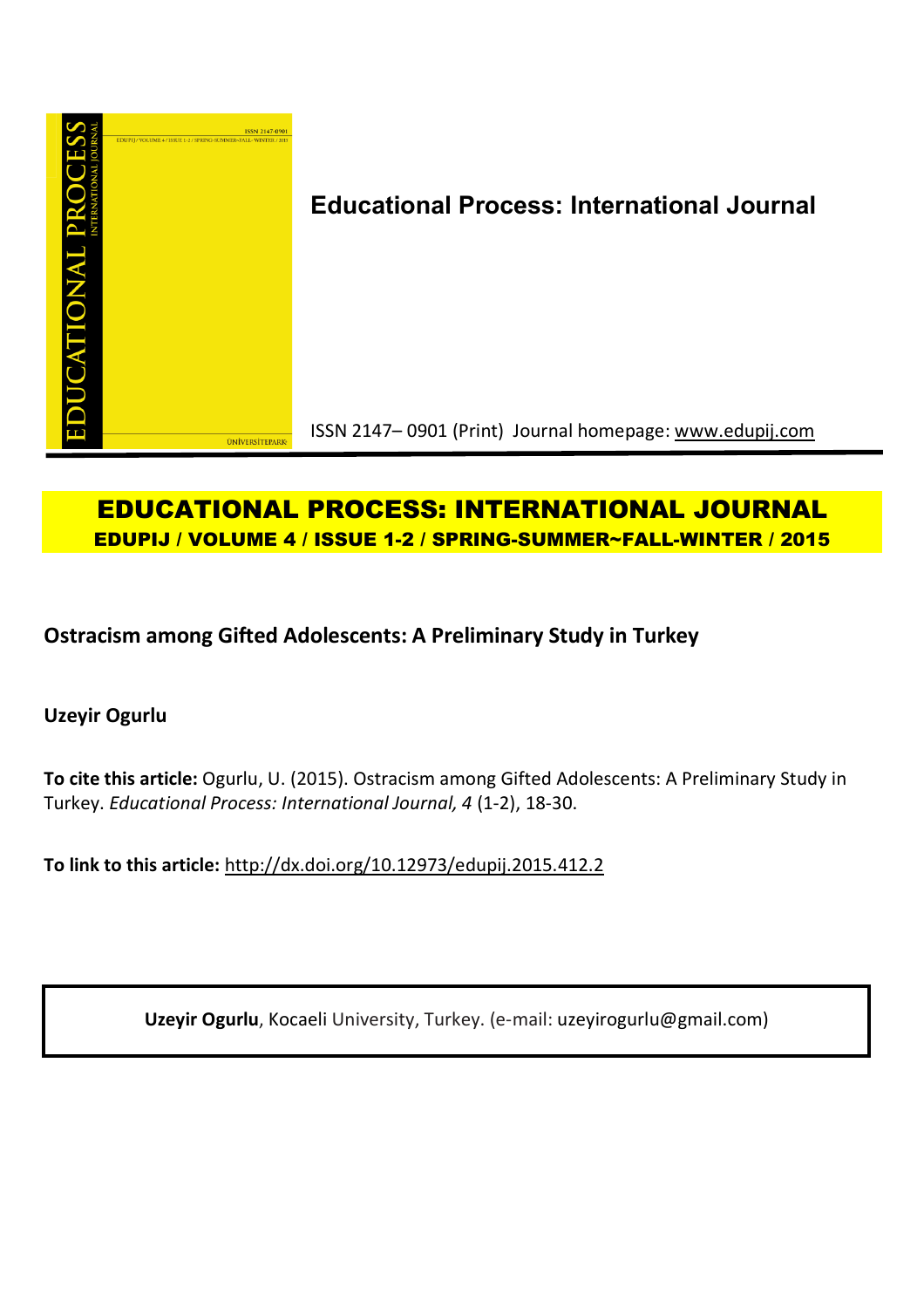EDUPIJ / VOLUME 4 / ISSUE 1–2 / 2015 / pp. 18–30.

## **Ostracism among Gifted Adolescents: A Preliminary Study in Turkey**

UZEYIR OGURLU

### **Abstract**

Ostracism has an influence on psychological and social functioning. The aim of this study is to examine ostracism among gifted students, with regard to gender and grade levels. Also, the relationship between ostracism and intelligence level was investigated. The study was conducted in a gifted education center, with 94 gifted students who were attending middle school (grades 5-8). The Ostracism Experience Scale for Adolescents and Wechsler Intelligence Scale for Children – Revised Form were employed as data collection tools. According to the findings obtained from the study, it is concluded that ostracism did not differ in terms of gender among gifted students. Besides, being socially excluded may be higher in  $8<sup>th</sup>$  grades than  $6<sup>th</sup>$  and  $7<sup>th</sup>$ grades. Also in the study, a positive correlation was found between intelligence level and ostracism. Discussion and suggestions were also provided based on the results.

**Keywords:** gifted students, ostracism, exclusion, adolescents.



 $\sqrt{P}$  DOI: 10.12973/edupij.2015.412.2

………………………………………........….....………………………………...……………

EDUPIJ / ISSN 2147– 0901 © 2015 Copyright © 2015 by ÜNİVERSİTEPARK Limited edupij.com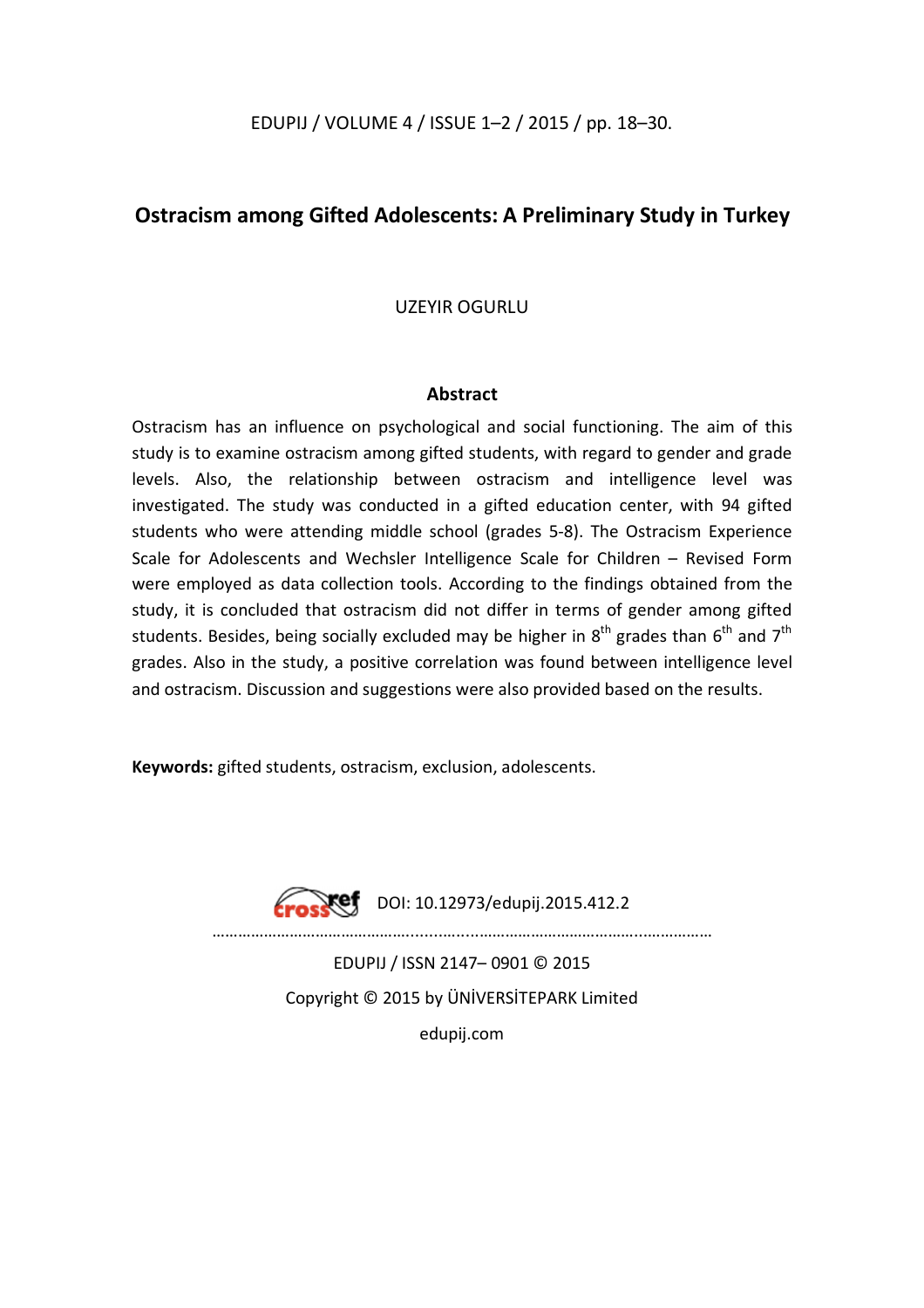#### **Introduction**

One of the basic human motives is the need to belong. Asher and Coie, (1990) cited that numerous theories (e.g., Bowlby, 1973; Freud, 1930; Maslow, 1968; Rogers, 1961; Sullivan, 1953) have stressed the importance of effective peer relationships and a sense of belonging for individuals' well-being and development. One of the most important factors that impede the establishment of positive social relationships or sense of belonging is the experience of social rejection or exclusion (Stout, 2009). Williams (2007) defined ostracism as being ignored or excluded by others. Ostracism is a universal social phenomenon that can be seen across all known human cultures (Williams, 2001). Ostracism also can be considered as one of the bullying types such as relational (Griffin & Gross, 2004) and indirect bullying (Bosworth, Espelage, & Simon, 1999). In contrast to overt forms of bullying, ostracism has no obvious external signs, and may therefore be more difficult for teachers and other adults to detect and prevent. There are many reasons of ostracism, but commonly ostracism is used for punishment or for relational aggression (Nezlek, Wesselmann, Wheeler, & Williams, 2012). Ostracism appears to occur throughout the lifespan (childhood, adolescence, adulthood etc.), in different social contexts (school, workplace, online etc.), and in both males and females. Ostracism can take place even in preschool years (Crick, Casas, & Ku, 1999).

Studies have shown the negative effects of ostracism or social exclusion on psychological and social functioning. For instance, ostracism was found as significantly and positively associated with depression, loneliness, a sense of inadequacy (Witvliet, Brendgen, Van Lier, Koot, & Vitaro, 2010), and peer victimization (Buhs, Ladd, & Herald, 2006). Ostracism also can lead to aggression (Leary, Kowalski, Smith, & Phillips, 2003), poor affect regulation (Baumeister, DeWall, Ciarrocco, & Twenge, 2006; Sebastian, Viding, Williams, & Blakemore, 2010), delinquency (Catanese & Tice, 2005; Sullivan, Farrell, & Kliewer, 2006), neurotic, maladaptive, anti-social and destructive behaviors (Baumeister & Leary, 1995), and internalized behavior problems such as social introversion or even suicidal tendencies (Catanese & Tice, 2005; Rutter & Behrendt, 2004). Ostracism also seems to negatively affect children's cognitive ability (Hawes et al., 2012).

Adolescents may be one of the groups most vulnerable to the negative effects of ostracism. Adolescents become more aware of, and concerned with, others' opinions and their self-consciousness is increasing (Parker, Rubin, Erath, Wojslawowicz, & Buskirk, 2006). Peers, rather than parents, become more important in shaping social behavior during adolescence (Steinberg & Silverberg, 1986). Studies have shown that adolescents enjoy spending time with peers and are influenced by their peers (Csikszentmihalyi, Larson, & Prescott, 1977; Larson & Richards, 1991). Peer acceptance, popularity, and friendships are crucial competencies during adolescence (Espelage, 2002). Sullivan, Farrell, & Kliewer (2006), found that approximately 25% of participants reported being excluded over the past 30 days in the adolescent sample. Although girls experienced more relational bullying, boys reported more physical bullying (Robers, Zhang, & Truman, 2012). While age increases, there can be seen a decrease in exposure to physical bullying, but an increase in exposure to relational bullying that includes ostracism (Dolek, 2002; Perry, Perry, & Weiss, 1989; Rigby, Cox, & Black, 1997). Sirvanli-Ozen (2006) reported that in girls, there was a decline in different types of bullying with age, but not relational bullying; but in boys, only a decrease in teasing.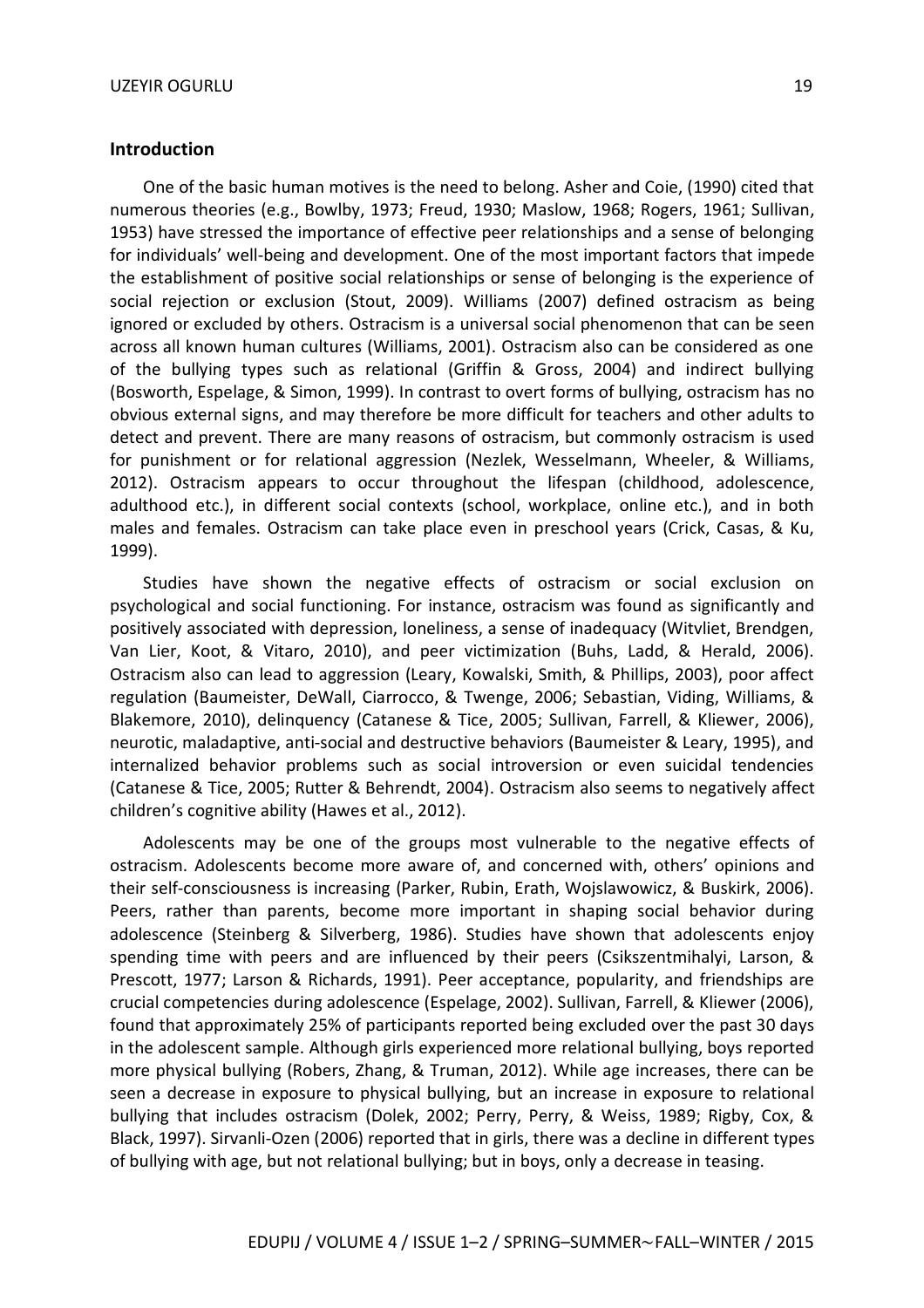Another group of the population for whom ostracism could have particularly negative effects may be gifted children. Social acceptance is also important for gifted children. For example, gifted middle school students cited developing relationships mostly as the concerns of the students (VanTassel-Baska & Olszewski-Kubilius, 1989). Williams and Gerber (2005) reported that gifted children often complain about being ostracized by other children in their classroom. In a sample of 432 gifted  $8^{th}$  grade students, Peterson and Ray (2006) revealed that 67% of them had been subjected to name-calling (e.g., geek, nerd), mostly due to their appearance and giftedness. Almost half (46%) of the participants had experienced at least one of 13 kinds of bullying (e.g., teasing, name-calling, threatening, knocking books to the floor, pushing, hitting, beating) during the  $6<sup>th</sup>$  grade. The percentage of boys who were victims, decreased during 7<sup>th</sup> and 8<sup>th</sup> grades, but not the percentage of girls.

Peers isolate gifted children from social interactions due to being gifted stereotyped as nerds (Swaitek & Dorr, 1998; Vanderbrook, 2006). Gifted adolescents often think of themselves as different from their non-gifted peers (Rinn, 2006; Swaitek & Dorr, 1998). Similarly they are viewed as different by others (Gross, 1998; Rinn, 2006). Some researchers claimed that gifted adolescents are prone to intense isolation (Cassady & Cross, 2006; Gross, 1998). Because of the fact that gifted adolescents communicate differently by using more advanced vocabularies, peers consider gifted students as odd (Wellisch & Brown, 2012). Gifted adolescents also tend to think and act differently than non-gifted peers (Bailey, 2011). Nichols (1990, as cited in Rimm, 2002) found that the most popular group was gifted boys. On the other hand, gifted girls were found to be the least popular, behind non-gifted boys and girls. Woods and Wolke (2004) found that high achieving students are at a high risk of experiencing social exclusion from their peers in a sample of 1,016 school children. In one study, 15% of successful women saw social isolation as their most negative school experience (Rimm, Rimm-Kaufman, & Rimm, 1999). Over excitability (Piechowski & Cunningham, 1985), psychological androgyny (Hébert, 2002), not asking for help easily (Peterson, 2002), and developmental asynchrony (Silverman, 2002) may be related with a vulnerability to ostracism among gifted students. Also, gifted students may live in fear that their intellectual level leads to a risk of social rejection (Gross, 1989; Robinson, 2008).

In Turkey, there have been no studies focused on the prevalence of ostracism among gifted adolescents. But in a comprehensive study of 7,000 adolescents between the ages of 12-18 about adolescence in Turkey, 11% of participants reported exposure to teasing, social exclusion and humiliation; with 69% of them stated their friends as the perpetrator (General Directorate of Family and Community Services, 2013). There has been some research about bullying in Turkey. For instance, Burnukara and Ucanok (2012) found that 31.9% of a sample composed of 868 adolescents between the ages of 12-18, were involved in bullying. In the study, boys experienced more physical victimization, whereas girls reported more relational bullying. They found also victimization tends to decrease as the school years progressed. According to research findings about bullying among adolescent in Turkey, it is observed that the victim/student ratio ranged from 9.3% of students (Pekel, 2004) up to 41.3% (Kartal & Bilgin, 2009).

The present preliminary study aimed to examine gender and grade differences in being ostracized among gifted adolescents who have attended grades 5-8. In addition, the relationship between the experience of ostracism and intelligence score will be investigated in the study. In doing so, it was aimed for the first time to investigate the experience of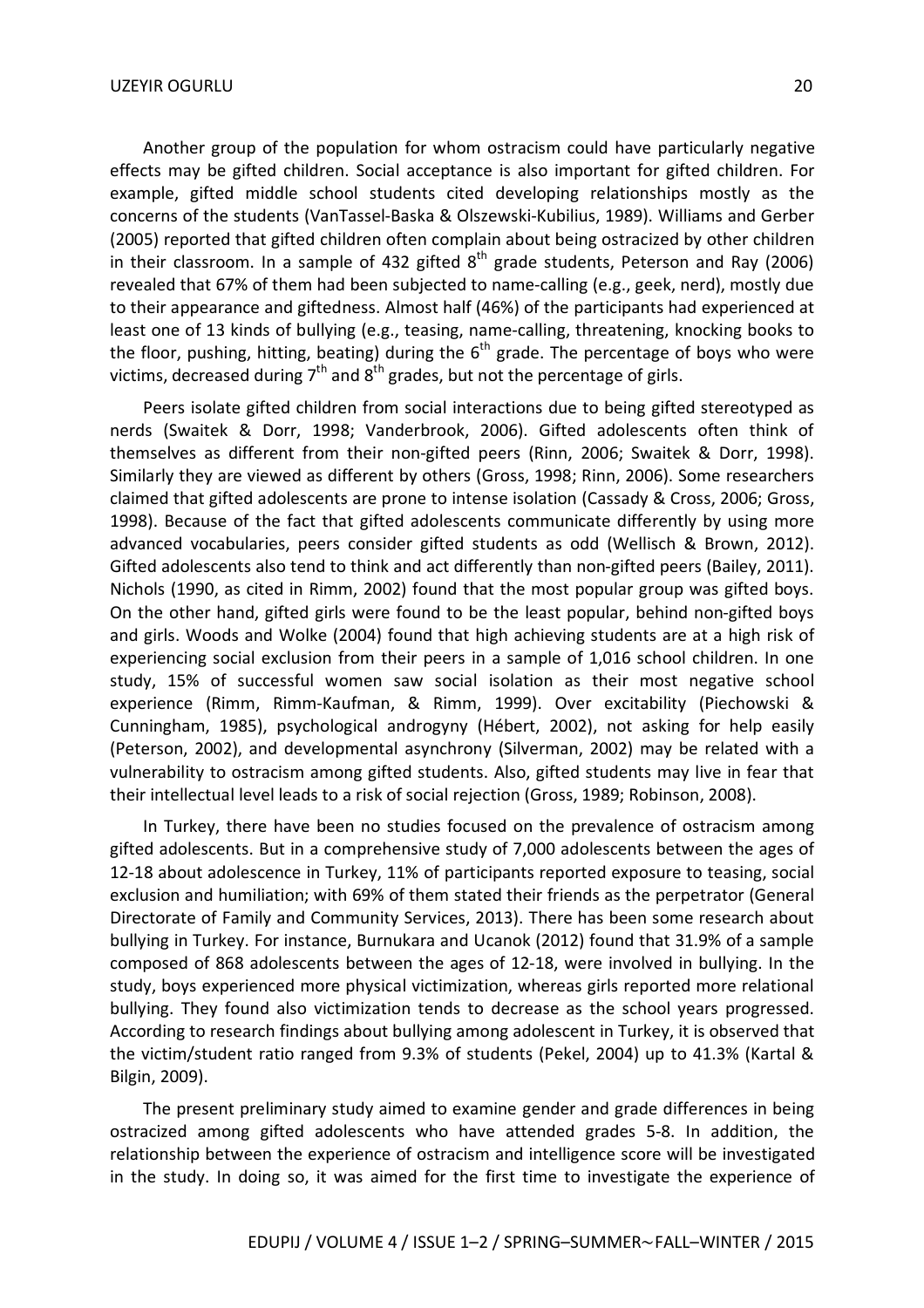ostracism and related factors among gifted adolescents in Turkey. As mentioned previously, no study about ostracism with gifted population has been found. The reason why middle school students have been selected is that researchers have found that the rate of bullying increases during the middle school years, and decreases during high school years (Espelage & Horne, 2008; Nansel et al., 2001). Adolescents aged 13 and 14 have a strong focus on peer acceptance (Harris, 1995; Valkenburg & Peter, 2007). Researches about ostracism among the gifted are necessary for understanding and preventing ostracism. The determination of any relationship between intelligence score and ostracism may be critical for meeting the needs of gifted students in both home and school settings. This study also will be useful to develop programs for the prevention of ostracism. The study aimed to answer the following research questions:

- Does ostracism differ according to gender and grades among gifted students?
- To what extent are ostracism and intelligence score interrelated?

#### **Methodology**

This study was designed as a descriptive and relational study. The participants were a convenience sample of students identified as gifted, who were participating in an afterschool enrichment program. The study included 94 gifted students who attended the Enderun Talented Children Center, which provides afterschool services for gifted children in Bagcilar, Istanbul. To be admitted to the center, the following steps are in place: (1) firstly, a student should be nominated by the teachers via an online nomination checklist on the center's website; (2) after being nominated by their teachers, students have to pass a threshold score in a group intelligence test; (3) after the group intelligence test, students should achieve a score of 130 or more from an individual intelligence test; (4) if a student's test score is between 120-130, the center conducted a creativity test and students should score 70% or more creativity score for admission. Therefore, one of the admission criteria for the center is a 120 (or more) IQ score. The center asked no tuition fee from the students. The mean IQ score in the study was 128.5, *SD*=6.4. While 46.8% of gifted students were girls, 53.2% were boys. In terms of grade level, 15 (16%) students were in grade 5; 31 (33%) students were in grade 6; 25 (26.6%) students were in grade 7 and 23 (24.5%) students were attending to grade 8.

In the present study, The Ostracism Experience Scale for Adolescents was used to evaluate the perceptions of being ignored and the Wechsler Intelligence Scale for Children – Revised Form was employed to assess intelligence score. In addition, a personal information form, that included information about gender and grade level, were also distributed in the study. Detailed information about the data collection tools is given below.

*The Ostracism Experience Scale for Adolescents (OES–A)*, developed by Gilman, Carter-Sowell, DeWall, Adams, and Carboni (2013), validated this scale composed of 11 items. This self-report measure was designed to assess an individual's perceptions of being ostracized. It has two factors: 'ignored by' (5 items) or 'excluded from' (6 items) the social group. The scale items represent general perceptions of being ostracized and are not specific to any one source. All items begin with the stem "In general, others . . ." followed by wording that reflects each ostracism subtype. The response to each item is made on a 5-point Likert-type scale (1-never, 5-always). Higher scores from the scale reflect higher levels of perceived ostracism. Akin et al. (2014) adapted the scale into Turkish. They found the Turkish version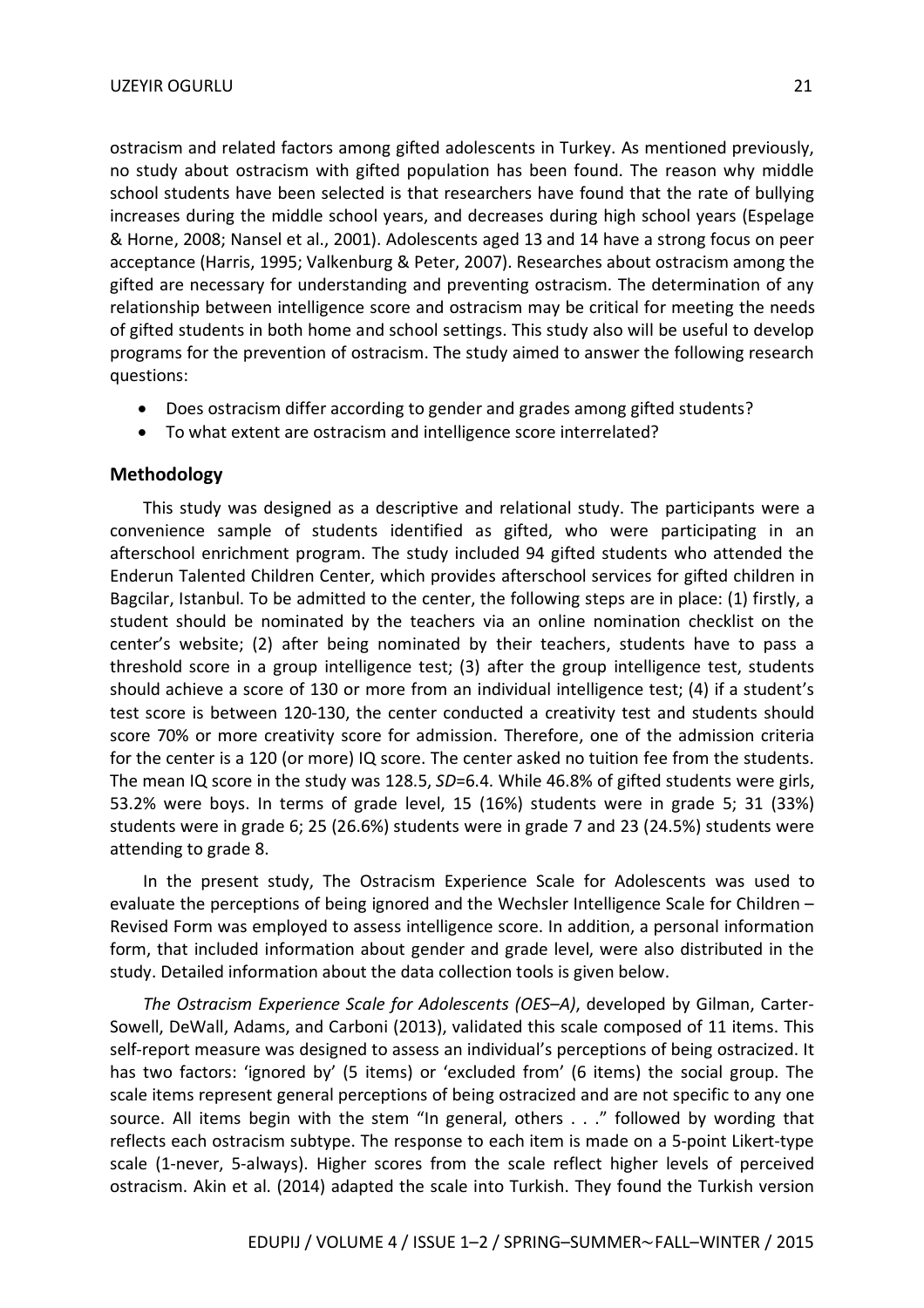of the scale had two factors (ignored and excluded) as the original form. Internal consistency reliability coefficients of the Turkish version were .93 for the ignored subscale, and .90 for excluded, and .89 for the overall scale. In the present study, the Cronbach alpha coefficient was found as .87 for the overall scale, and changed from .84 to .86 for the two subscales.

*Wechsler Intelligence Scale for Children – Revised Form***:** Wechsler Intelligence Scale for Children (WISC-R), which was used to determine the intelligence score of gifted children who participated in the study, was developed by Wechsler in 1974 (as cited by Oner, 1997). The scale has two different subscales; verbal and performance. Standardization of the scale for Turkish culture was completed by Savasir and Sahin (1995), based on a sample of 1,639 children, aged between 6 and 16 years old. Split-half reliability of the scale was found as 0.97 for verbal, 0.93 for the performance subscale, and 0.97 for total score. Correlation between subscales varied between 0.51 and 0.86 in their Turkish adaptation study.

The study was based on voluntary participation and informed consent was taken from parents of the gifted children. Participants were assured of total confidentiality with regard to their ratings. The respondents were informed about the aim of the study and what to consider during the application. The application of the ostracism scale was conducted as a group in the talented center and lasted for about 30 minutes. WISC-R was conducted with all candidate students for admission to the center by psychologists working full-time in the center and have been certified to administer the WISC-R test.

Before analyzing the research data, missing or wrong data were examined. First of all, descriptive statistics of the scale were computed in order to determine gifted students' perceptions of being ostracized and intelligence score. In order to find out whether the scores were distributed normally, Kolmogorov-Smirnov test was applied. Since the scores did not show normal distribution, Mann-Whitney U and Kruskall-Wallis H non-parametric tests, were used in order to find out any differences according to participants' gender and grades. Spearman correlation coefficients were computed to examine the relationships between the subscales for ostracism and intelligence scores. An alpha level of .05 was used for all statistical tests.

#### **Findings**

Findings from statistical analysis of the obtained data will be the major focus in this section. Firstly, descriptive statistics obtained from the scales that were used in the study were given in Table 1.

| <b>Variables</b>                      | N  | Min. | Max. | М      | SD   |
|---------------------------------------|----|------|------|--------|------|
| WISC-R                                | 94 | 120  | 145  | 128.56 | 6.48 |
| Ignored Subscale<br>$(OES-A)$         | 94 | 5    | 20   | 7.62   | 3.65 |
| <b>Excluded Subscale</b><br>$(OES-A)$ | 94 | 6    | 30   | 14.29  | 6.31 |
| Total (OES-A)                         | 94 | 11   | 46   | 21.90  | 8.73 |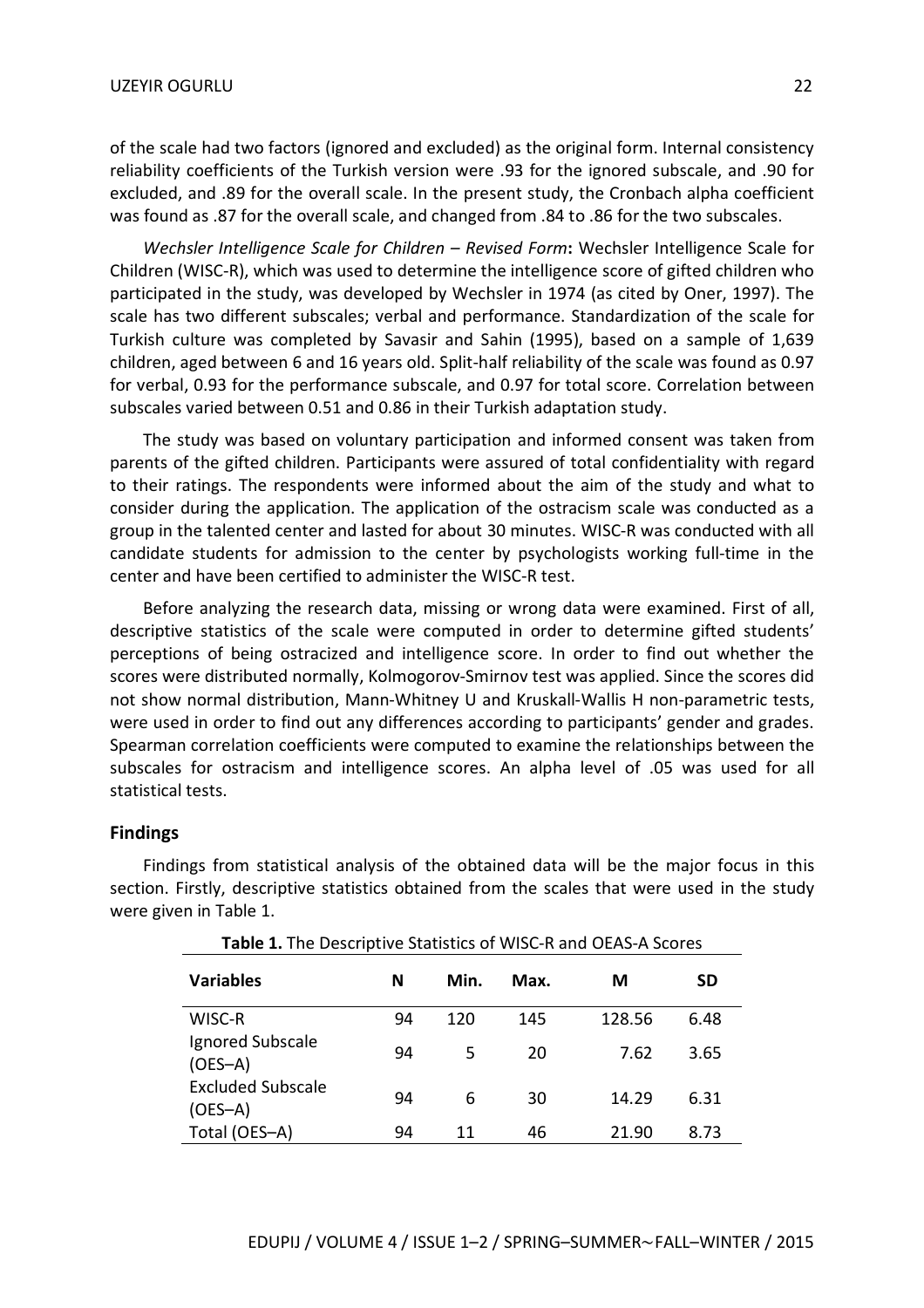Table 1 shows the mean scores obtained from the scales in the study. The participants' mean scores of excluded subscale (*M=*14.29, *SD*=6.31) were higher than those of ignored subscale (*M=*7.62, *SD=*3.65). Students' mean score of cognitive intelligence (WISC-R) was 128.56 *SD*=6.48. In order to examine whether the scores obtained from total and subscales of the Ostracism Experience Scale for Adolescents differ according to gender, the Mann Whitney U test was used. The findings obtained as a result of the analysis are presented in Table 2.

| <b>Subscales</b> | <b>Groups</b> | N  | Mean  | Sum of       | U       | z     | р   |
|------------------|---------------|----|-------|--------------|---------|-------|-----|
|                  |               |    | Rank  | <b>Ranks</b> |         |       |     |
| Total            | <b>Boys</b>   | 50 | 50.97 | 2548.50      | 926.50  |       | .18 |
|                  | Girls         | 44 | 43.56 | 1916.50      |         | 1.31  |     |
| Ignored          | <b>Boys</b>   | 50 | 49.20 | 2460.00      | 1015.00 | $-99$ | .50 |
|                  | Girls         | 44 | 45.57 | 2005.00      |         |       |     |
| Excluded         | <b>Boys</b>   | 50 | 50.12 | 2506.00      | 969.00  | $-66$ | .32 |
|                  | Girls         | 44 | 44.52 | 1959.00      |         |       |     |

**Table 2.** The Mann-Whitney U Test Results of Ostracism Scale In Terms of Gender

Mann-Whitney U-tests were used to evaluate gender differences in the ostracism scores. Table 2 shows there was no statistically significant difference between the gender of gifted students in terms of total and subscale scores of ostracism (for total score *U*= 926.50, *p*>.05; for ignored score *U*= 1015.00, *p*>.05; and for excluded score *U=* 969.00, *p*>.05 ). It is seen that gifted boys had a higher mean rank compared to gifted girls in total and subscale scores, but that these differences were not statistically significant. A Kruskal-Wallis test was conducted to evaluate the grade level differences (grade 5-8) on median change in ostracism scores among gifted students.

| <b>OES-A Scores</b> | <b>Groups</b> | N  | <b>Mean</b><br>Rank | $X^2$ | sd | p   | <b>Differences</b> |
|---------------------|---------------|----|---------------------|-------|----|-----|--------------------|
|                     | Grade 5       | 15 | 44.83               |       | 3  | .07 |                    |
| Total (OES-A)       | Grade 6       | 31 | 47.06               | 6.98  |    |     |                    |
|                     | Grade 7       | 25 | 38.82               |       |    |     |                    |
|                     | Grade 8       | 23 | 59.26               |       |    |     |                    |
| Ignored             | Grade 5       | 15 | 48.03               |       | 3  | .74 |                    |
|                     | Grade 6       | 31 | 46.94               | 1.23  |    |     |                    |
|                     | Grade 7       | 25 | 43.66               |       |    |     |                    |
|                     | Grade 8       | 23 | 52.09               |       |    |     |                    |
| Excluded            | Grade 5       | 15 | 43.70               | 8.19  | 3  | .04 |                    |
|                     | Grade 6       | 31 | 46.90               |       |    |     | $6-8$ (U= 235)     |
|                     | Grade 7       | 25 | 38.60               |       |    |     | $7-8$ (U= 171)     |
|                     | Grade 8       | 23 | 60.46               |       |    |     |                    |

**Table 3.** Kruskal Wallis H Test and Mann Whitney U Test Results of Ostracism Scale In Terms of Grade Levels

A Kruskal-Wallis test was conducted to evaluate the differences among four different grades (grades 5-8) on median change in ostracism scores. According to Table 3, Total and ignored score of ostracism did not significantly vary in terms of grade differences (p>.05). On the other hand, there were significant differences between excluded sub score of ostracism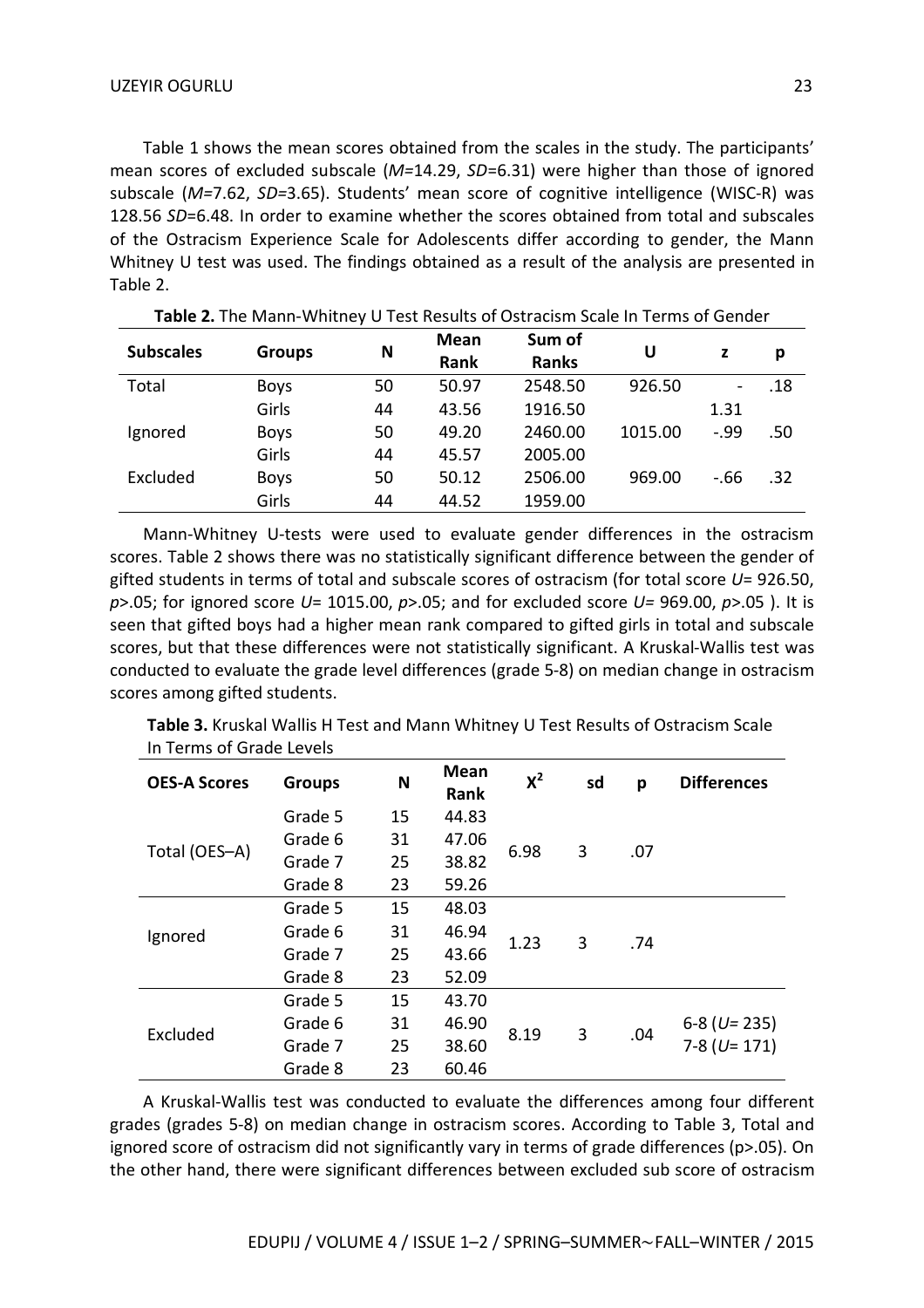and grades  $(\chi^2$  (3) = 8.19,  $p$ <.05). Follow-up Mann-Whitney U-tests were conducted to evaluate pair differences among the four grade groups. Results indicate a significant difference between 6<sup>th</sup> and 8<sup>th</sup> graders (U= 235, p<.05). A statistically significant difference also existed between  $6^{th}$  and  $8^{th}$  grade in terms of excluded score of ostracism ( $U$ = 171,  $p$ <.05). The excluded score of ostracism was higher for  $8^{\text{th}}$  grade than for  $6^{\text{th}}$  or  $7^{\text{th}}$  grades. Excluded scores did not differ significantly between other grades. In order to reveal the relationships between ostracism (total, ignored, excluded score) and intelligence score among gifted students, the correlation analysis was conducted. Information about correlation analysis is presented in Table 4.

| <b>Scores</b>                            |          |            |            |  |
|------------------------------------------|----------|------------|------------|--|
| <b>Variables</b>                         |          |            |            |  |
| 1-WISC-R                                 |          |            |            |  |
| 2-Ignored Subscale                       | .178     |            |            |  |
| 3-Excleded Subscale                      | $.257$ * | .416       |            |  |
| 4-Total Score                            | $.264*$  | $.643$ $*$ | **<br>.950 |  |
| $N = 0.4$ ** $\sim 0.1$ * $\sim \sim$ OF |          |            |            |  |

**Table 4.** Spearman's Correlations Between Ostracism Scores and Intelligence Scores

 $N = 94$  \*\*p<.01, \*p<.05

Table 4 presents Spearman's correlations between total score, ignored subscale, excluded subscale of OES-A and WISC-R score. WISC-R score were significantly correlated with total and excluded subscale score of ostracism ( $r = .264$ ,  $p < .05$  and  $r = .257$ ,  $p < .05$ respectively), but was not significantly correlated with ignored subscale scores of ostracism  $(r = .178, p > .05)$  among gifted students.

### **Conclusion and Discussion**

This preliminary study examined the perceived ostracism among gifted students. According to the result of the analyses, ostracism among gifted students showed no significant difference in terms of gender. Although the boys ostracism scores (total, excluded, ignored) were higher than those of the girls, these differences were not statistically significant. Similarly, some studies (Crick & Grotpeter, 1996; Paquette & Underwood, 1999) focusing on middle childhood among normal population yielded no significant gender differences about relationally victimization, whereas some studies (e.g., Crick & Bigbee, 1998; Crick & Nelson, 2002; Schäfer, Werner, & Crick, 2002) showed that girls are more relationally victimized than boys among normal population. Several researches (e.g. Kerr & Foley Nicpon, 2003; Kerr & Multon, 2015) perceived that gifted girls are more like gifted boys than like other girls. Therefore this similarity may influence the research result. In addition, gifted boys may be at risk of social isolation, if they do not demonstrate athletic ability to peers (Kerr & Cohen, 2001) and if they are viewed as feminine by peers (Martino & Blye, 2006; Smith, 2007). So these potential risks may be result in higher scores of ostracism among gifted boys.

Another result of the study was that there were no significant differences between grade levels in terms of ostracism except excluded sub score. The excluded score of ostracism was higher for  $8^{th}$  graders than for  $6^{th}$  and  $7^{th}$  graders among gifted students. Björkqvist, Österman, & Kaukiainen (1992), claimed that ostracism seems to increase with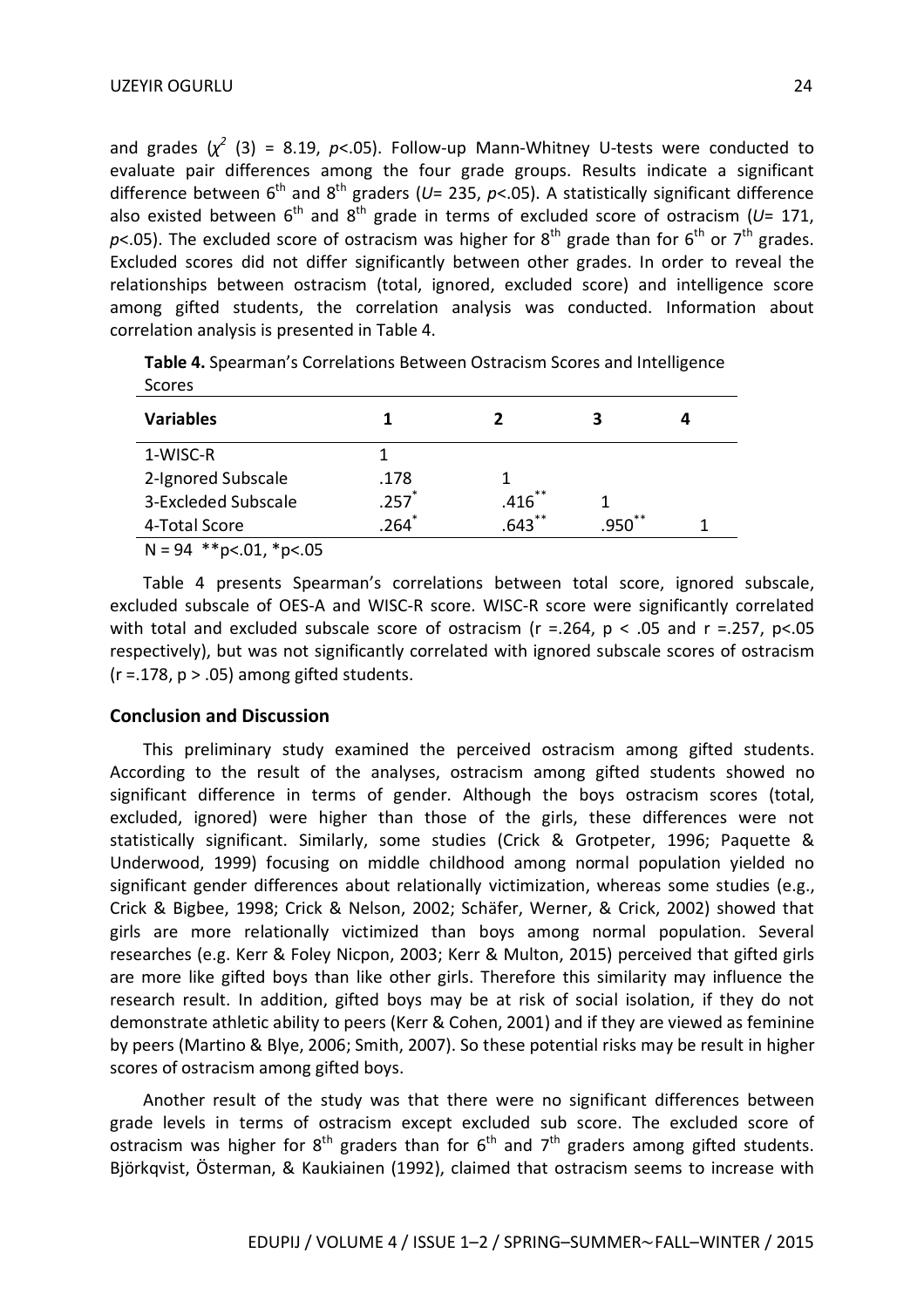age. But in this study, only the excluded score tended to increase by age. The explanation about this tendency can be that older friends are desirable to gifted children, due to the fact that they seek cognitive peers (Gross, 2002a, 2009). But in the Turkish school system, after  $8<sup>th</sup>$  grade, students leave the middle school to attend high school. Therefore, gifted  $8<sup>th</sup>$ graders cannot find cognitive peers within their schools and as a result, they may feel exclusion or isolation from the social context. Grade schools may lead to discourage formation of cross-age friendships for gifted children.

In addition, it was seemed that intelligence score and ostracism had a positive correlation. Namely, while intelligence increases, also ostracism increases. Robinson (2002) stated that asynchrony between gifted children's advanced intellectual or cognitive abilities and psychosocial development can be exacerbated by degree of giftedness. This asynchrony may lead to more ostracism among gifted children who have higher intelligence scores. Also, some studies (e.g., Freeman, 1979; Gross, 2002b, 2004; Robinson, 2008) found that more likely, the highly gifted have difficulty finding friends; having too few friends. Moderately gifted students were found as being more popular, more socially active, and more socially valued than were the highly gifted (Dauber & Benbow, 1990). These results also support the findings of the study about correlation between ostracism and intelligence level.

In conclusion, this research indicates that being socially excluded and ignored did not differ in terms of gender among gifted students. On the other hand, being socially excluded may be higher in the  $8^{th}$  grade than for  $6^{th}$  and  $7^{th}$  grade. Also, intelligence level and ostracism had a positive correlation in the study. This result can imply that highly gifted students may be more at risk of ostracism. Therefore, educators and experts may take preventative measures against the ostracism of gifted students, especially towards the end of middle school. The impact of ostracism can be detrimental to victims (Bastian & Haslam, 2010). Therefore, schools should focus on identifying and helping those students experiencing ostracism.

Although, this preliminary study provided important insights about ostracism among gifted students, there were some limitations to note in the study. Firstly, the small sample size (n = 94) limits generalizability of the findings. It is possible, that with a larger and more diverse sample, results would be more significant. Secondly, results of this study relied on a self-reported measure, mainly based on students' own perceptions, which might lead to more positive than negative responses. Adding data from other parties, such as teachers, parents, and peers, and qualitative measures, such as observation and interviews would also strengthen the study. Also, gifted students in the study qualified for the gifted academic program by centers external to the schools. Therefore, other gifted students who do not get any special assistance or support should be examined in terms of ostracism. In addition, inclusion of a comparable group, such as non-gifted students would enrich our understanding of the ostracism among gifted. Silverman (1993) reports athleticism or humor will protect gifted boys from ostracism by peers. So the inclusion of various different characteristics (e.g., creative, humorous, talented areas etc.) of gifted students is recommended for future research as well. Because students give different responses to ostracism, another study may focus on the responses of the gifted students to ostracism.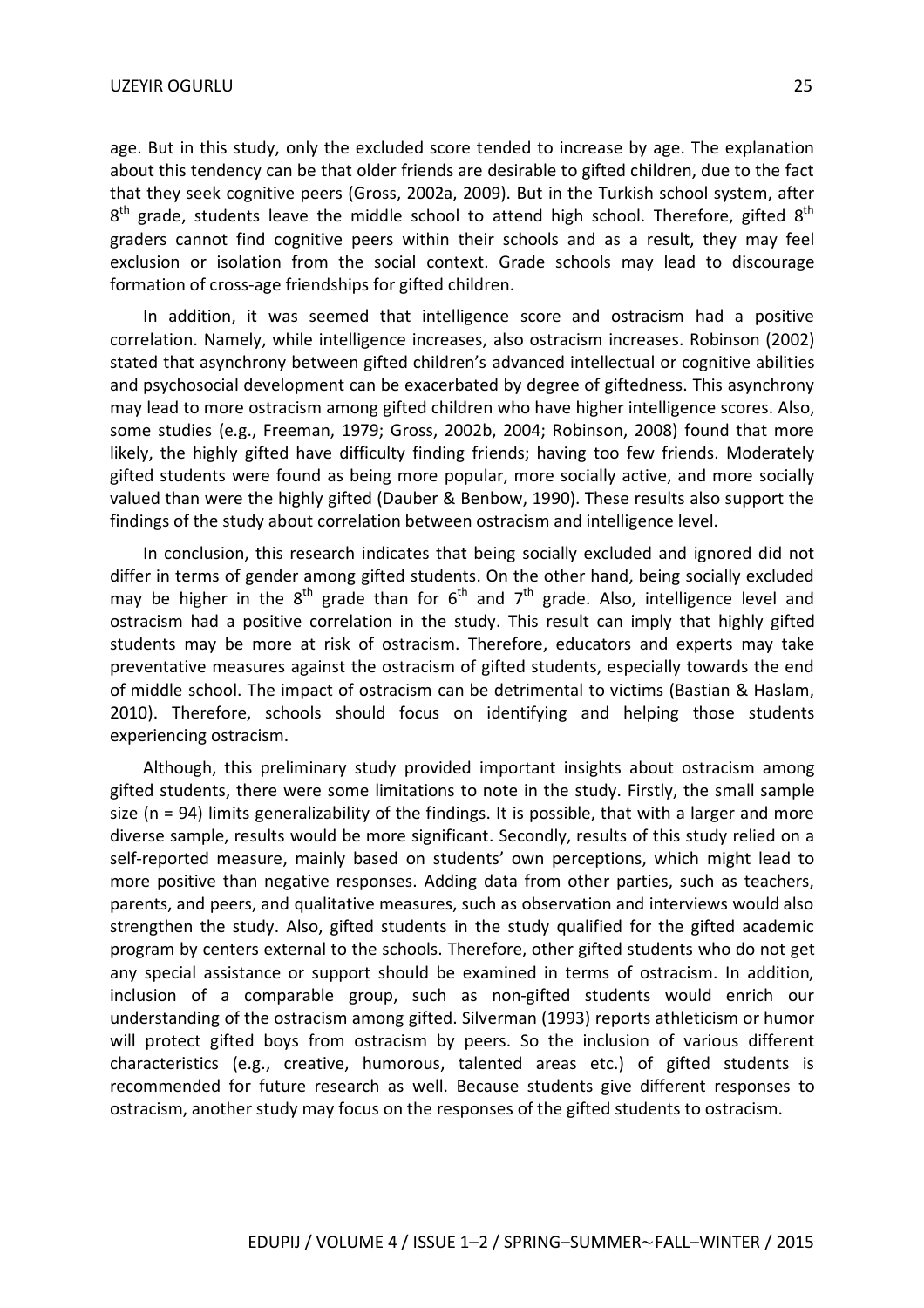#### **References**

- Akin, A., Dogan, R., Gonulalan, G. D., Atik, R., Cebis, T., & Akin, U. (2014, April). *Reliability and*  Validity for Turkish Form of the Ostracism Experience Scale for Adolescent. Paper presented at the  $1<sup>st</sup>$  Eurasian Educational Research Congress, April, 24-26, Istanbul, Turkey.
- Asher, S. R., & Coie, J. D. (Eds.). (1990). *Peer rejection in childhood*. New York: Cambridge University Press.
- Bailey, C. L. (2011). An examination of the relationships between ego development, Dabrowski's theory of positive disintegration, and the behavioral characteristics of gifted adolescents. *Gifted Child Quarterly, 55*, 208–227.
- Bastian, B., & Haslam, N. (2010). Excluded from humanity: The dehumanizing effects of social ostracism. *Journal of Experimental Social Psychology*, *46*, 107-113.
- Baumeister, R. F., DeWall, C. N., Ciarrocco, N. L., & Twenge, J. M. (2006). Social exclusion impairs self-regulation. *Journal of Personality and Social Psychology*, *88*, 589–604.
- Baumeister, R. F., & Leary, M. R. (1995). The need to belong: Desire for interpersonal attachments as a fundamental human motivation. *Psychological Bulletin, 117,* 497- 529.
- Björkqvist, K., Österman, K., & Kaukiainen, A. (1992). The development of direct and indirect aggressive strategies in males and females. In K. Björkqvist, & P. Niemela (Eds.), *Of mice and women: Aspects of female aggression* (pp. 51–64). San Diego, CA: Academic.
- Bosworth, K., Espelage, D. L., & Simon, T. R. (1999). Factors associated with bullying behavior in middle school students. *Journal of Early Adolescence, 19*, 341–362.
- Buhs, E., Ladd, G. W., & Herald, S. L. (2006). Peer exclusion and victimization: Processes that mediate the relation between peer group rejection and children's classroom engagement and achievement? *Journal of Educational Psychology, 98,* 1-13.
- Burnukara, P., & Ucanok, Z. (2012). Bullying in early and middle adolescence: Where does it take place and coping strategies. *Turkish Psychological Articles*, *15*(29), 68-82.
- Cassady, J. C., & Cross, T. L. (2006). A factorial representation of suicidal ideation among academically gifted adolescents. *Journal for the Education of the Gifted, 29*, 290–304.
- Catanese, K. R., & Tice, D. M. (2005). The effect of rejection on anti-social behaviors: Social exclusion produces aggressive behaviors. In K. D. Williams, J. P. Forgas, & W. Von Hippel (Eds.) *The social outcast: Ostracism, social exclusion, rejection, and bullying* (pp.297-306) New York: Psychology Press.
- Crick, N. R., & Bigbee, M. A. (1998). Relational and overt forms of peer victimization: A multiinformant approach. *Journal of Consulting and Clinical Psychology, 66*(2), 337–347.
- Crick, N. R., Casas, J. F., & Ku, H. (1999). Physical and relational peer victimization in preschool. *Developmental Psychology, 35*, 376-385.
- Crick, N. R., & Grotpeter, J. K. (1996). Children's treatment by peers: Victims of relational and overt aggression. *Development and Psychopathology, 8*, 367–380.
- Crick, N. R., & Nelson, D. A. (2002). Relational and physical victimization within peer relationships and friendships: Nobody told me there'd be friends like these. *Journal of Abnormal Child Psychology, 30*(6), 599–607.
- Csikszentmihalyi, M., Larson, R., & Prescott, S. (1977). The ecology of adolescent activity and experience. *Journal of Youth and Adolescence*, *6*, 281–294.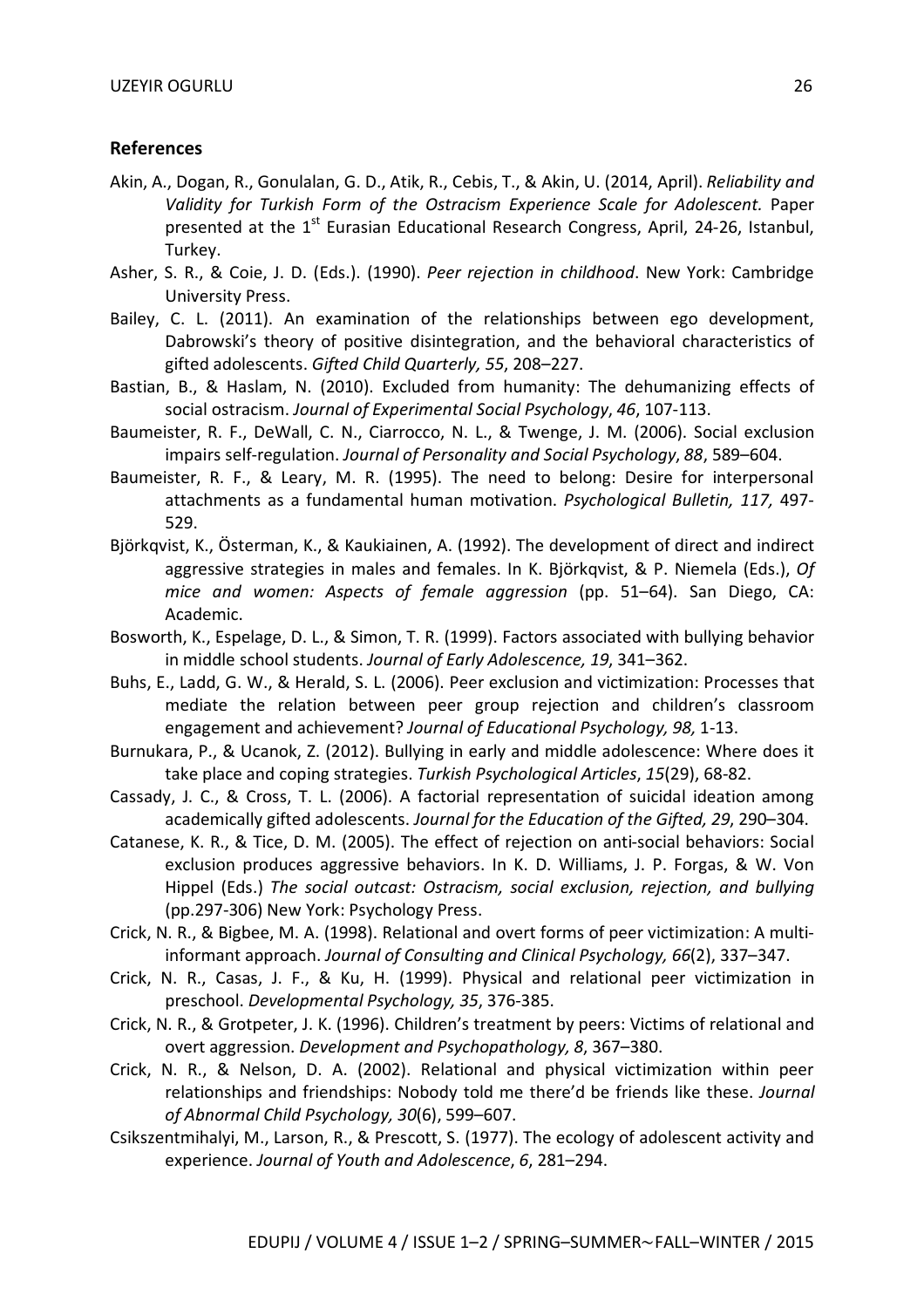- Dauber, S. L., & Benbow, C. P. (1990). Aspects of personality and peer relations of extremely talented adolescents. *Gifted Child Quarterly, 34,* 10-14.
- Dolek, N. (2002). *Researching bullying behavior of student and a model for a prevention program* Unpublished thesis. Marmara University, Istanbul.
- Espelage, D. L. (2002). *Bullying in early adolescence: The role of the peer group*. (Report No. EDO-PS-02-16). Champaign, IL: Clearinghouse on Elementary and Early Childhood Education (ERIC Document Reproduction Service No. ED-99-CO-0020).
- Espelage, D., & Horne, A. (2008). School violence and bullying prevention: From research based explanations to empirically based solutions. In S. Brown, & R. Lent (Eds.), *Handbook of counseling psychology* (4<sup>th</sup> Ed., pp. 588–606). Hoboken, NJ: John Wiley and Sons.
- Freeman, J. (1979). Emotional problems of the gifted child. *Journal of Child Psychology and Psychiatry, 24*, 481-485.
- General Directorate of Family and Community Services. (2013). *Turkey adolescent research profile-2013.* Retrieved January 10, 2015 from http://ailetoplum.aile.gov.tr/data/544f6ddd369dc328a057d01c/tepa2013\_teksf.pdf.
- Gilman, R., Carter-Sowell A., DeWall, N., Adams, R., & Carboni, I. (2013). Validation of the Ostracism Experiences Scale for adolescents. *Psychological Assessment, 25*(2), 319- 330.
- Griffin, R. S., & Gross, A. M. (2004). Childhood bullying: Current empirical findings and future directions for research. *Aggression and Violent Behavior, 9*, 379–400.
- Gross, M. U. M. (1989). The pursuit of excellence of the search for intimacy? The forcedchoice dilemma of gifted youth. *Roeper Review, 11*(4), 189-194.
- Gross, M. U. M. (1998). The ''me'' behind the mask: Intellectually gifted students and the search for identity. *Roeper Review*, *20*, 167–174.
- Gross, M. U. M. (2002a). "Play partner" or "sure shelter": What gifted children look for in friendship. *The SENG Newsletter, 2,* 1–3.
- Gross, M. U. M. (2002b). Social and emotional issues for exceptionally intellectually gifted students. In M. Neihart, S. M. Reis, N. M. Robinson, & S. M. Moon (Eds.), *The social and emotional development of gifted children: What do we know?* (pp. 19-30). Washington, DC: The National Association for Gifted Children.
- Gross, M. U. M. (2004). Psychosocial development. *In* M.U. M. Gross (Ed.) *Exceptionally Gifted Children* (pp. 176-199). New York: Routledge.
- Gross, M. U. M. (2009). Highly gifted young people: Development from childhood to adulthood. In L. Shavanina (Ed.), *International Handbook on Giftedness* (pp. 337– 351). New York, NY: Springer Science.
- Harris, J. R. (1995). Where is the child's environment? A group socialization theory of development. *Psychological Review, 102*, 458-489.
- Hawes, D. J., Zadro, L., Fink, E., Richardson, R., O'Moore, K., Griffths, B.,…Williams, K. D. (2012). The effects of peer ostracism on children's cognitive processes. *European Journal of Developmental Psychology, 9,* 599-613.
- Hébert, T. P. (2002). Gifted males. In M. Neihart, S. M. Reis, N. M. Robinson, & S. M. Moon (Eds.), *The social and emotional development of gifted children: What do we know?*  (pp. 137–144). Waco, TX: Prufrock Press.
- Kartal, H., & Bilgin, A. (2009). Bullying and school climate from the aspects of the students and teachers. *Eurasian Journal of Educational Research,* 36, 209-226.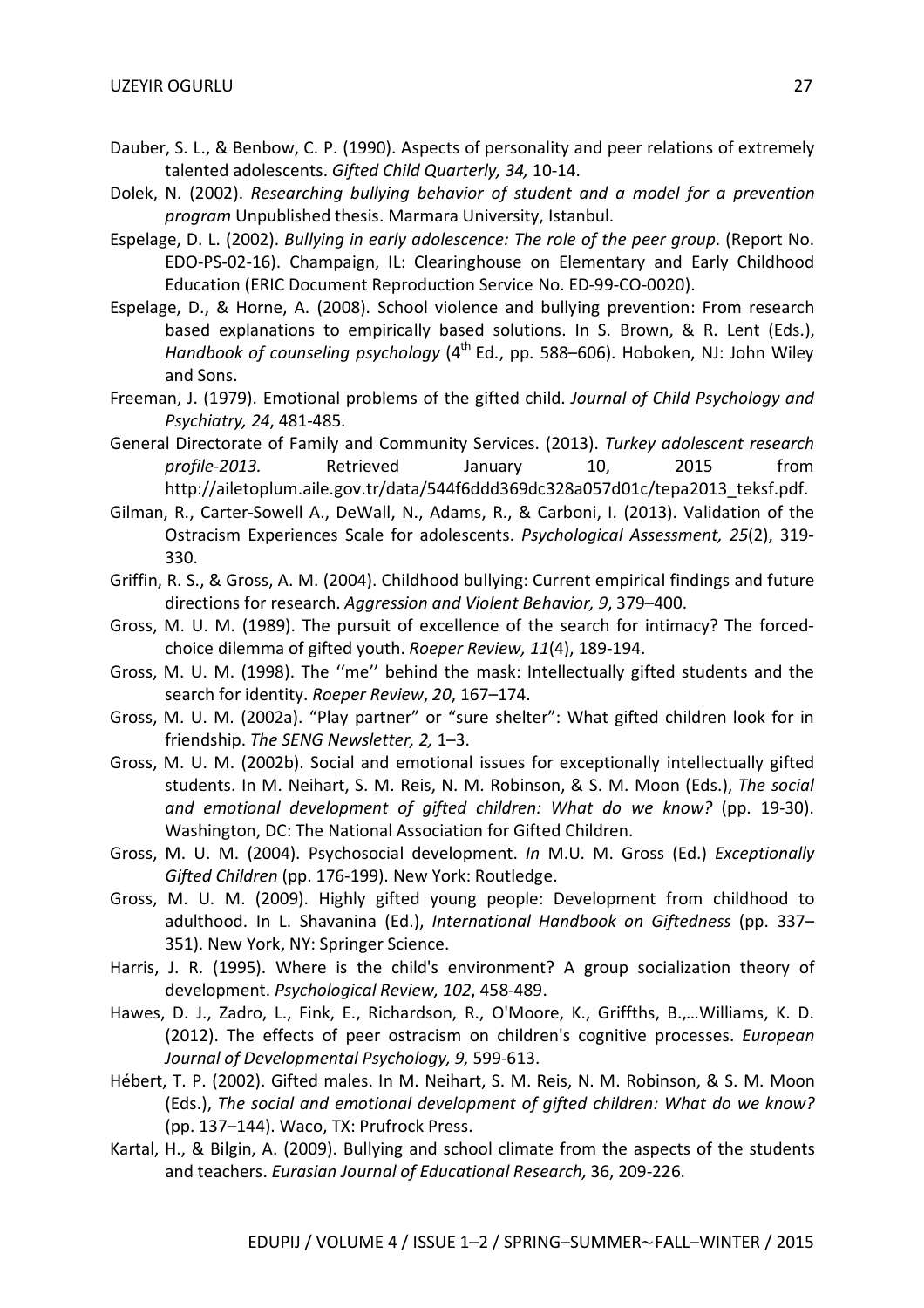- Kerr, B. A., & Cohen, S. J. (2001). *Smart boys' talent, manhood and the search for meaning*. Scottsdale, AZ: Great Potential Press.
- Kerr, B. A., & Foley Nicpon, M. (2003). Gender and giftedness. In N. Colangelo, & G. A. Davis (Eds.), *Handbook of gifted education* (3rd ed., pp. 493-505). Boston, MA: Allyn & Bacon.
- Kerr, B. A., & Multon, K. D. (2015). The development of gender identity, gender roles, and gender relations in gifted students. *Journal of Counseling & Development*, *93*, 183- 191.
- Larson, R., & Richards, M. H. (1991). Daily companionship in late childhood and early adolescence: Changing developmental contexts. *Child Development, 62*, 284-300.
- Leary, M. R., Kowalski, R. M., Smith, L., & Phillips, S. (2003). Teasing, rejection, and violence: Case studies of the school shootings. *Aggressive Behavior, 29,* 202-214.
- Martino, W., & Blye, F. (2006). The tyranny of surveillance: male teachers and the policing of masculinities in a single sex school. *Gender and Education*, *18*(1), 17-33.
- Nansel, T. R., Overpeck, M. D., Pilla, R. S., Ruan, W. J., Simons-Morton, B., & Scheidt, P. (2001). Bullying behaviours among U.S. youth: Prevalence and association with psychosocial adjustment. *Journal of the American Medical Association*, *16,* 2094- 2100.
- Nezlek, J. B., Wesselmann, E. D., Wheeler, L., & Williams, K. D. (2012). Ostracism in everyday life. *Group Dynamics: Theory, Research, and Practice, 16,* 91-104.
- Oner, N. (1997). *The psychological tests used in Turkey. A reference guide.* (3rd Ed.) Istanbul: Bogazici University Press.
- Paquette, J. A., & Underwood, M. K. (1999). Gender differences in young adolescents' experiences of peer victimization: Social and physical aggression. *Merrill–Palmer Quarterly, 45*(2), 242–266.
- Parker, J. G., Rubin, K. H., Erath, S. A., Wojslawowicz, J. C., & Buskirk, A. A. (2006). A developmental psychopathology perspective. In D. Cicchetti, & D. J. Cohen (Eds.), *Developmental Psychopathology: Theory and methods* (2nd ed., vol. 1, pp. 96–161). New York: Wiley.
- Pekel, N. (2004). *An investigation of sociometric status, loneliness and academic achievement among peer bullying groups.* Unpublished Master's thesis. Hacettepe University, Ankara.
- Perry, D. G., Perry, L. C., & Weiss, R. J. (1989). Sex differences in the early consequences that children anticipate for aggression. *Developmental Psychology, 25*, 312-319.
- Peterson, J. S. (2002). A longitudinal study of post-high-school development in gifted individuals at risk for poor educational outcomes. *Journal of Secondary Gifted Education, 14,* 6-18.
- Peterson, J. S., & Ray, K. E. (2006). Bullying and the gifted: Victims, perpetrators, prevalence, and effects. *Gifted Child Quarterly, 50*, 148-168.
- Piechowski, M. M., & Cunningham, K. (1985). Patterns of overexcitability in a group of artists. *Journal of Creative Behavior, 19*, 153-174.
- Rigby, K., Cox, I. K., & Black, G. (1997). Cooperativeness and bully/victim problems among Australian schoolchildren. *Journal of Social Psychology, 137*(3), 357-368.
- Rimm, S. (2002). Peer pressures and social acceptance of gifted students. In M. Neihart, S. M. Reis, N. M. Robinson, & S. M. Moon (Eds.), *The social and emotional development of gifted children: What do we know?* (pp. 13-18). Waco, TX: Prufrock Press.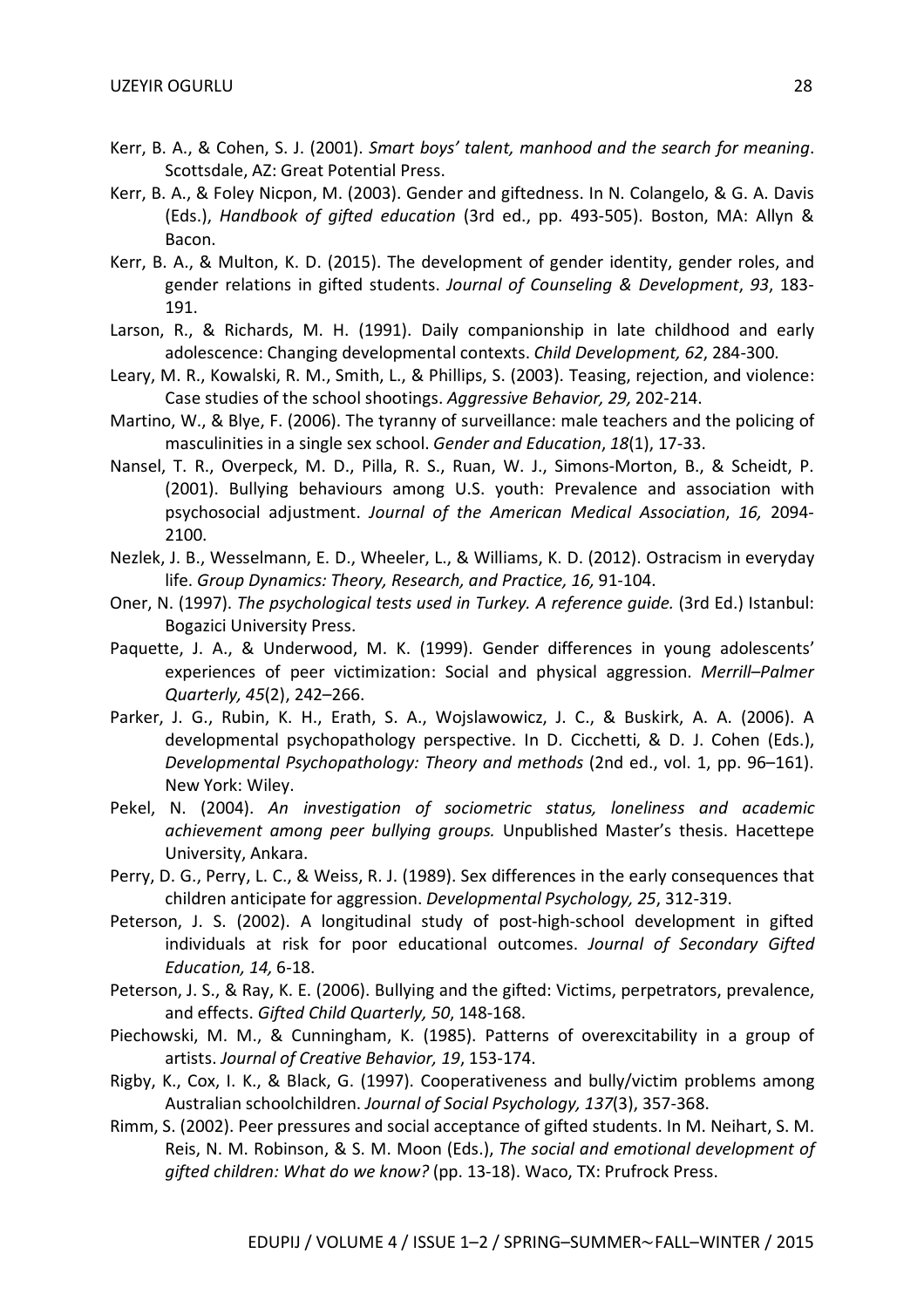- Rimm, S. B., Rimm-Kaufman, S., & Rimm, I. (1999). *See Jane win: The Rimm report on how 1,000 girls became successful women*. New York: Crown.
- Rinn, A. N. (2006). Effects of a summer program on the social self-concepts of gifted adolescents. The Journal of Secondary Gifted Education, *17*(2), 65–75.
- Robers, S., Zhang, J., & Truman, J. (2012). *Indicators of school crime and safety: 2011*. Bureau of Justice Statistics. Retrieved February 20, 2015, from http://nces.ed.gov/pubs2011/2011002.pdf.
- Robinson, N. M. (2002). Introduction. In M. Neihart, S. M. Reis, N. M. Robinson, & S. M. Moon (Eds.), *The social and emotional development of gifted children: What do we know?* (pp. xi-xxiv). Washington, DC: The National Association for Gifted Children.
- Robinson, N. M. (2008). The social world of gifted children and youth. In S. I. Pfeiffer (Ed.), *Handbook of giftedness in children: Psychoeducational theory, research, and best practices* (pp. 33-51). New York: Springer.
- Rutter, P. A., & Behrendt, A. E. (2004). Adolescent suicide risk: Four psychosocial factors. *Adolescence, 39*, 295–302.
- Savasir, I., & Sahin, N. (1995). *Wechsler intelligence scale for children manual*. Ankara: Turkish Psychologist Society Publishing.
- Schäfer, M., Werner, N. E., & Crick, N. R. (2002). A comparison of two approaches to the study of negative peer treatment: General victimization and bully/victim problems among German school children. *British Journal of Developmental Psychology, 20,* 281- 306.
- Sebastian, C., Viding, E., Williams, K. D., & Blakemore, S. J. (2010). Social brain development and the affective consequences of ostracism in adolescence. *Brain and Cognition, 72,*  134-145.
- Silverman, L. K. (1993). The gifted individual. In L. K. Silverman (Ed.), *Counseling the gifted and* talented (pp. 3-25). Denver, CO: Love Publishing
- Silverman, L. K. (2002). Asynchronous development. In M. Neihart, S. M. Reis, N. M. Robinson, & S. M. Moon (Eds.), *The social and emotional development of gifted children: What do we know?* (pp. 31-40). Waco, TX: Prufrock Press.
- Sirvanli-Ozen, D. (2006). The relationship between the adolescents' exposure to peer victimization and their age, parental style and self-image. *Turkish Journal of Psychology*, *21*, 58, 77-98.
- Smith, J. (2007). Ye`ve got to 'ave' balls to play the game sir! Boys, peers and fears: the negative influence of school based cultural accomplices in constructing hegemonic masculinities. *Gender and Education*, *19*(2), 179-198.
- Steinberg, L., & Silverberg, S. B. (1986). The vicissitudes of autonomy in early adolescence. *Child Development*, *57*(4), 841-851.
- Stout, J. G. (2009). *When he doesn't mean you: Gender-exclusive language as a form of subtle ostracism.* Unpublished Master Thesis. Amherst, Massachusetts, University of Massachusetts.
- Sullivan, T. N., Farrell, A. D., & Kliewer, W. (2006). Peer victimisation in early adolescence: Association between physical and relational victimisation and drug use, aggression, and delinquent behaviors among urban middle school students. *Development and Psychopathology, 18*, 119-137.